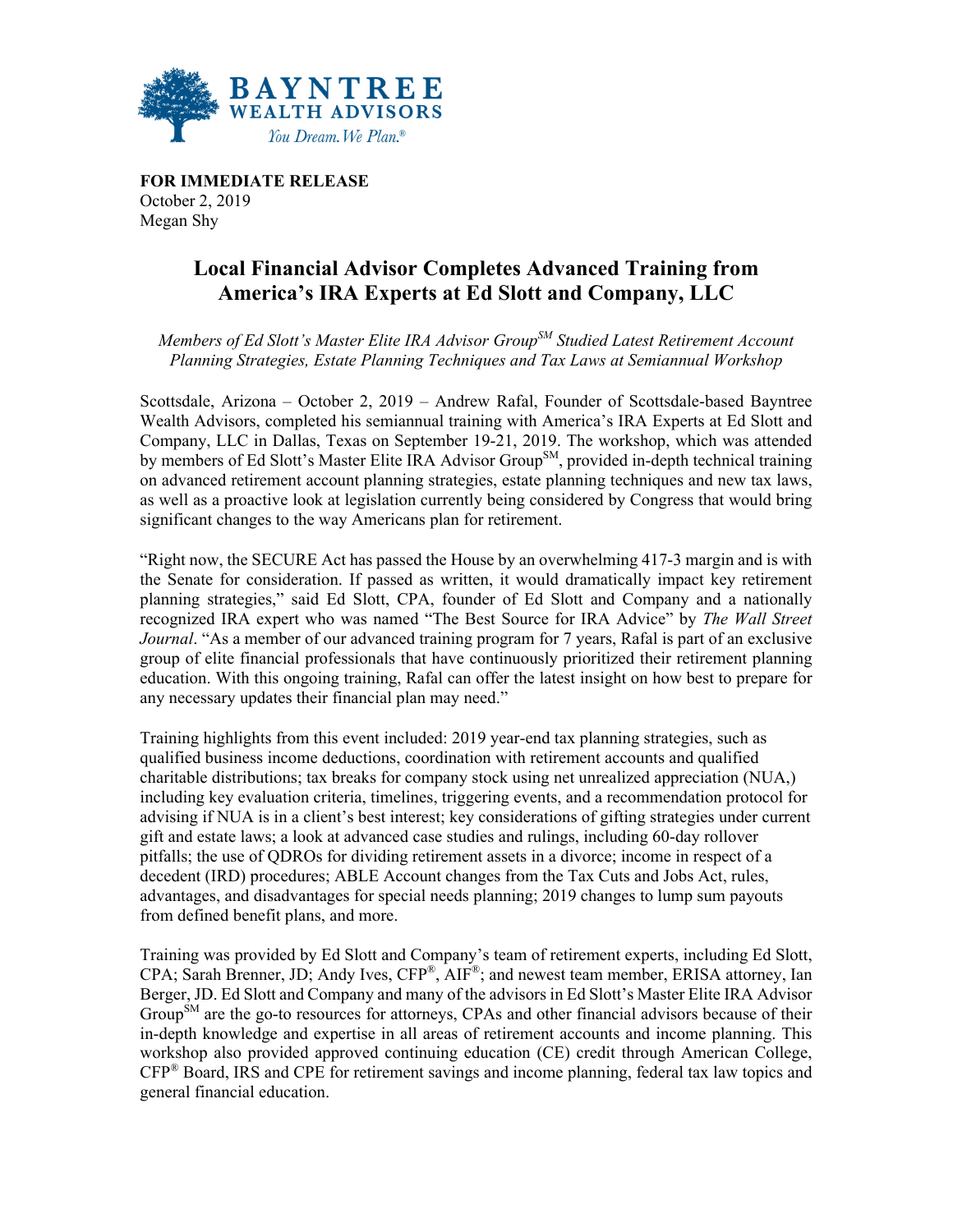Members of Ed Slott's Master Elite IRA Advisor Group<sup>SM</sup> have year-round access to Ed Slott and Company's team of retirement experts for consultation on advanced planning topics. The membership also includes step-by-step processes, including the Complete IRA Care Solution™ 30 module planning guide. Members also have access to proprietary worksheets, pamphlets and presentations, including *The NUA Timeline, 2019 Halftime Strategy Report, Ed Slott's 2019 Retirement Decisions Guide* and *Planning for the End of the Stretch IRA* that they can use when working with clients.

"From natural disasters and market volatility to evolving legislation, there are so many rapidly changing factors impacting retirement and tax planning today. These changes can have a significant and costly impact on one's retirement savings," said Rafal. "Through my membership with Ed Slott and Company, I am constantly studying the latest retirement laws and strategies. At these workshops, I am collaborating with some of the best financial minds in the country and constantly discovering new ways to provide the most tax-advantageous strategies possible to my clients."

"One of the biggest proposed changes Congress is considering is eliminating the Stretch IRA," said Slott. "This could mean the difference of millions of dollars for beneficiaries over the long-term. Regardless of how this legislation pans out, the potential for this change should be triggering critical conversations between Americans and their financial advisors, particularly those with large IRAs. From re-evaluating beneficiaries to effective tax bracket management techniques, plans should be reviewed today to properly prepare for changes that could be enacted tomorrow. The members of our organization are well-trained, qualified professionals that prioritize both their ongoing education as well as their clients' individual needs."

Rafal can be contacted for more information on IRA and retirement-related questions. Please visit www.bayntree.com or call (480) 494-2750.

**ABOUT ED SLOTT AND COMPANY, LLC:** *Ed Slott and Company, LLC is the nation's leading provider of technical IRA education for financial advisors, CPAs and attorneys. Ed Slott's Elite IRA Advisor GroupSM is comprised of more than 400 of the nation's top financial professionals who are dedicated to the mastery of advanced retirement account and tax planning laws and strategies. Slott is a nationally recognized IRA distribution expert, best-selling author and professional speaker. He has hosted several public television specials, including "Retire Safe & Secure! with Ed Slott." Visit irahelp.com for more information.*

**ABOUT ANDREW RAFAL AND BAYNTREE WEALTH ADVISORS:** Andrew Rafal is president and founder of Bayntree Wealth Advisors, an independent financial advisory firm based in Scottsdale. Rafal and the Bayntree Wealth Team take pride in acting as a personal CFO for their clients, building customized financial plans and investment strategies to help each client realize their retirement goals. Rafal is the co-author of two books, *Climbing the Retirement Mountain* and *The Heartful Retirement: Your Journey to What Matters Most*. He is a nationally recognized retirement planning advisor who has been featured in the Wall Street Journal, Forbes, USA Today, Washington Post, US News and World Report and Arizona Republic. Rafal is a member of National Association of Insurance and Financial Advisors (NAIFA) as well as Ed Slott's Master Elite IRA Advisor Group<sup>TM</sup> an organization of financial professionals dedicated to being leaders in the IRA industry. Andrew Rafal, an Investment Advisor Representative of Bayntree Wealth Advisors, a registered investment advisory firm, is life and health insurance licensed in the state of Arizona.